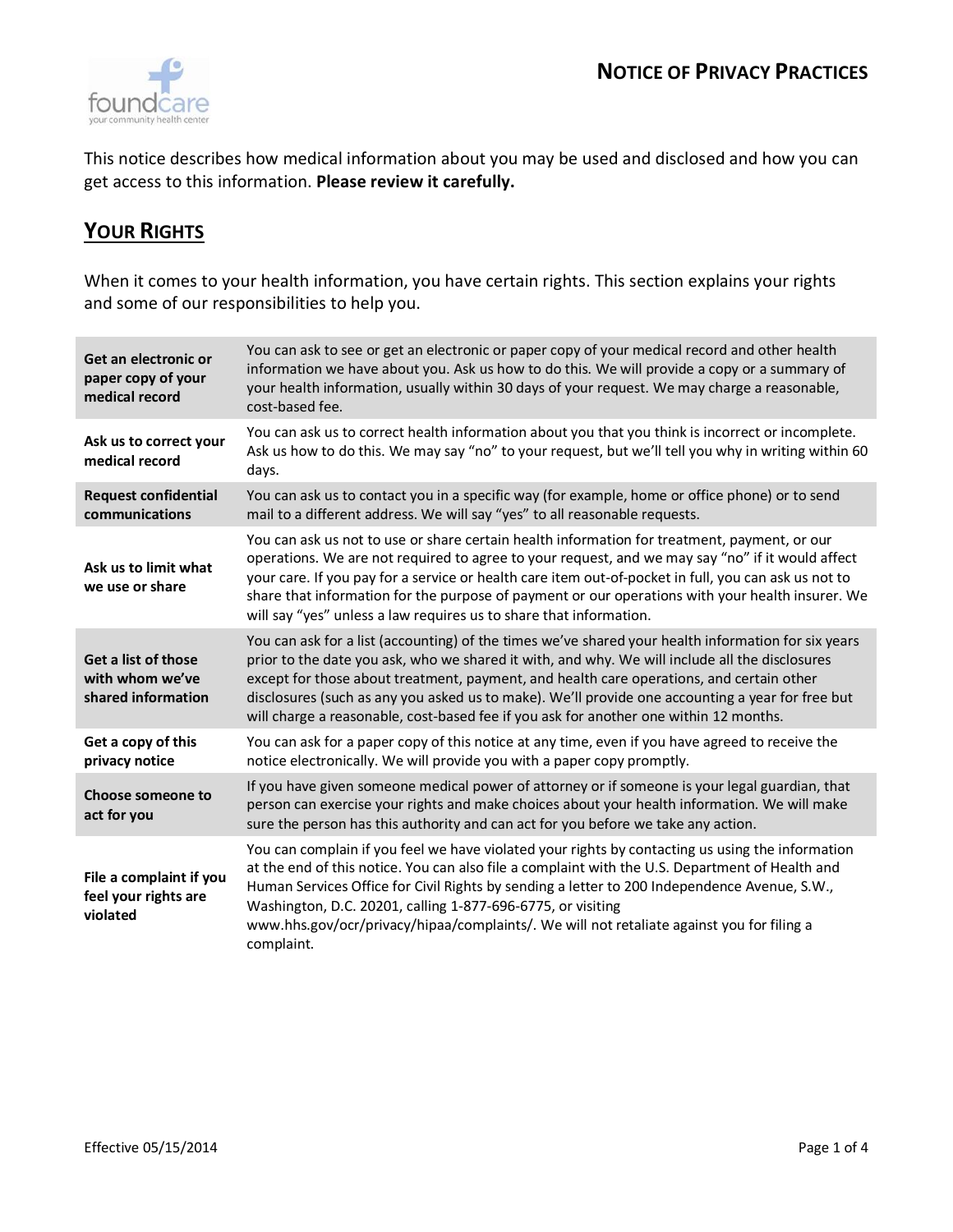

# **YOUR CHOICES**

For certain health information, you can tell us your choices about what we share. If you have a clear preference for how we share your information in the situations described below, talk to us. Tell us what you want us to do, and we will follow your instructions.

| In these cases, you have<br>both the right and choice<br>to tell us to:                        | Share information with your family, close friends, or others involved in your care; Share<br>information in a disaster relief situation; If you are not able to tell us your preference, for<br>example if you are unconscious, we may go ahead and share your information if we believe it<br>is in your best interest. We may also share your information when needed to lessen a serious<br>and imminent threat to health or safety. |
|------------------------------------------------------------------------------------------------|-----------------------------------------------------------------------------------------------------------------------------------------------------------------------------------------------------------------------------------------------------------------------------------------------------------------------------------------------------------------------------------------------------------------------------------------|
| In these cases we never<br>share your information<br>unless you give us written<br>permission: | Marketing purposes; Sale of your information; Most sharing of psychotherapy notes                                                                                                                                                                                                                                                                                                                                                       |
| In the case of fundraising:                                                                    | We may contact you for fundraising efforts, but you can tell us not to contact you again.                                                                                                                                                                                                                                                                                                                                               |

### **OUR USES AND DISCLOSURES**

We typically use or share your health information in the following ways:

| <b>Treat you</b>                 | We can use your health information and share it with<br>other professionals who are treating you.                          | Example: A doctor treating you for an injury<br>asks another doctor about your overall health<br>condition.  |
|----------------------------------|----------------------------------------------------------------------------------------------------------------------------|--------------------------------------------------------------------------------------------------------------|
| <b>Run our</b><br>organization   | We can use and share your health information to run<br>our practice, improve your care, and contact you when<br>necessary. | Example: We use health information about you<br>to manage your treatment and services.                       |
| <b>Bill for your</b><br>services | We can use and share your health information to bill<br>and get payment from health plans or other entities.               | Example: We give information about you to<br>your health insurance plan so it will pay for<br>your services. |

We are allowed or required to share your information in other ways – usually in ways that contribute to the public good, such as public health and research. We have to meet many conditions in the law before we can share your information for these purposes. For more information see: www.hhs.gov/ocr/privacy/hipaa/understanding/consumers/index.html.

| Help with public health and safety issues | We can share health information about you for certain<br>situations such as: Preventing disease; Helping with product<br>recalls; Reporting adverse reactions to medications;<br>Reporting suspected abuse, neglect, or domestic violence;<br>Preventing or reducing a serious threat to anyone's health<br>or safety |
|-------------------------------------------|-----------------------------------------------------------------------------------------------------------------------------------------------------------------------------------------------------------------------------------------------------------------------------------------------------------------------|
| Do research                               | We can use or share your information for health research.                                                                                                                                                                                                                                                             |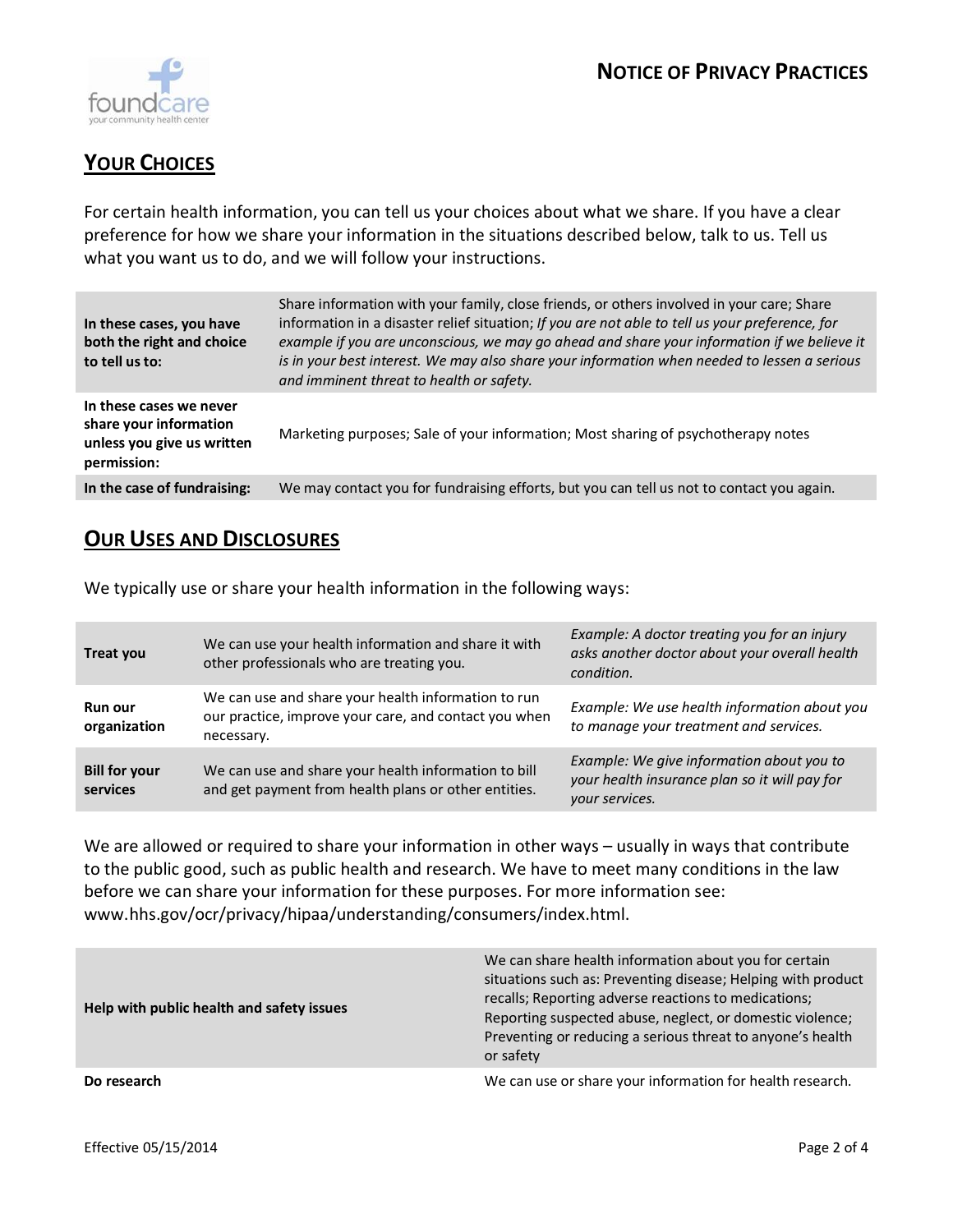

# **NOTICE OF PRIVACY PRACTICES**

| Comply with the law                                                              | We will share information about you if state or federal laws<br>require it, including with the Department of Health and<br>Human Services if it wants to see that we're complying with<br>federal privacy law. (See below for a listing of Florida-<br>specific laws and regulations.)                                                                                                                                                                                                                                                                                                                                                                                                                                                                                                                                         |  |
|----------------------------------------------------------------------------------|--------------------------------------------------------------------------------------------------------------------------------------------------------------------------------------------------------------------------------------------------------------------------------------------------------------------------------------------------------------------------------------------------------------------------------------------------------------------------------------------------------------------------------------------------------------------------------------------------------------------------------------------------------------------------------------------------------------------------------------------------------------------------------------------------------------------------------|--|
| Respond to organ and tissue donation requests                                    | We can share health information about you with organ<br>procurement organizations.                                                                                                                                                                                                                                                                                                                                                                                                                                                                                                                                                                                                                                                                                                                                             |  |
| Work with a medical examiner or funeral director                                 | We can share health information with a coroner, medical<br>examiner, or funeral director when an individual dies.                                                                                                                                                                                                                                                                                                                                                                                                                                                                                                                                                                                                                                                                                                              |  |
| Address workers' compensation, law enforcement, and<br>other government requests | We can use or share health information about you: For<br>workers' compensation claims; For law enforcement<br>purposes or with a law enforcement official; With health<br>oversight agencies for activities authorized by law; For<br>special government functions such as military, national<br>security, and presidential protective services                                                                                                                                                                                                                                                                                                                                                                                                                                                                                |  |
| <b>Respond to lawsuits and legal actions</b>                                     | We can share health information about you in response to a<br>court or administrative order, or in response to a subpoena.                                                                                                                                                                                                                                                                                                                                                                                                                                                                                                                                                                                                                                                                                                     |  |
| Florida-specific laws and regulations:                                           |                                                                                                                                                                                                                                                                                                                                                                                                                                                                                                                                                                                                                                                                                                                                                                                                                                |  |
| <b>Gunshot Wounds and Life-Threatening Injuries</b>                              | We are required to report immediately to local law<br>enforcement officials any gunshot would or life-threatening<br>injury indicating an act of violence (Fla. Stat. 790.24).                                                                                                                                                                                                                                                                                                                                                                                                                                                                                                                                                                                                                                                 |  |
| <b>Suspected Child Abuse</b>                                                     | We are required to report known or suspected child abuse,<br>abandonment, or neglect to the Department of Children and<br>Families (DCF) Central Abuse Hotline. (Fla. Stat. 39.201(1)).                                                                                                                                                                                                                                                                                                                                                                                                                                                                                                                                                                                                                                        |  |
| <b>Suspected Vulnerable Adult Abuse</b>                                          | We are required to report known or suspected abuse,<br>neglect, or exploitation of vulnerable adults to the DCF<br>Central Abuse Hotline (Fla. Stat. 415.1034(2)).                                                                                                                                                                                                                                                                                                                                                                                                                                                                                                                                                                                                                                                             |  |
| <b>Sexual Battery</b>                                                            | We are required to report observed crimes of sexual battery<br>(Fla. Stat. 794.027).                                                                                                                                                                                                                                                                                                                                                                                                                                                                                                                                                                                                                                                                                                                                           |  |
| <b>Deaths</b>                                                                    | We are required to report to the appropriate medical<br>examiner if we have reasonable cause to suspect that a child<br>died as a result of child abuse, abandonment, or neglect<br>(Fla. Stat. 39.201(3)). We also have a duty to report to the<br>district medical examiner the death of any person occurring<br>under the following circumstances (Fla. Stat. 406.12): as a<br>result of criminal violence; by accident; by suicide; suddenly,<br>when in apparent good health; unattended by a practicing<br>physician or other recognized practitioner; in any prison or<br>penal institution; in police custody; in any suspicious or<br>unusual circumstance; by criminal abortion; by poison; by<br>disease constituting a threat to public health; or by disease,<br>injury of toxic agent resulting from employment. |  |